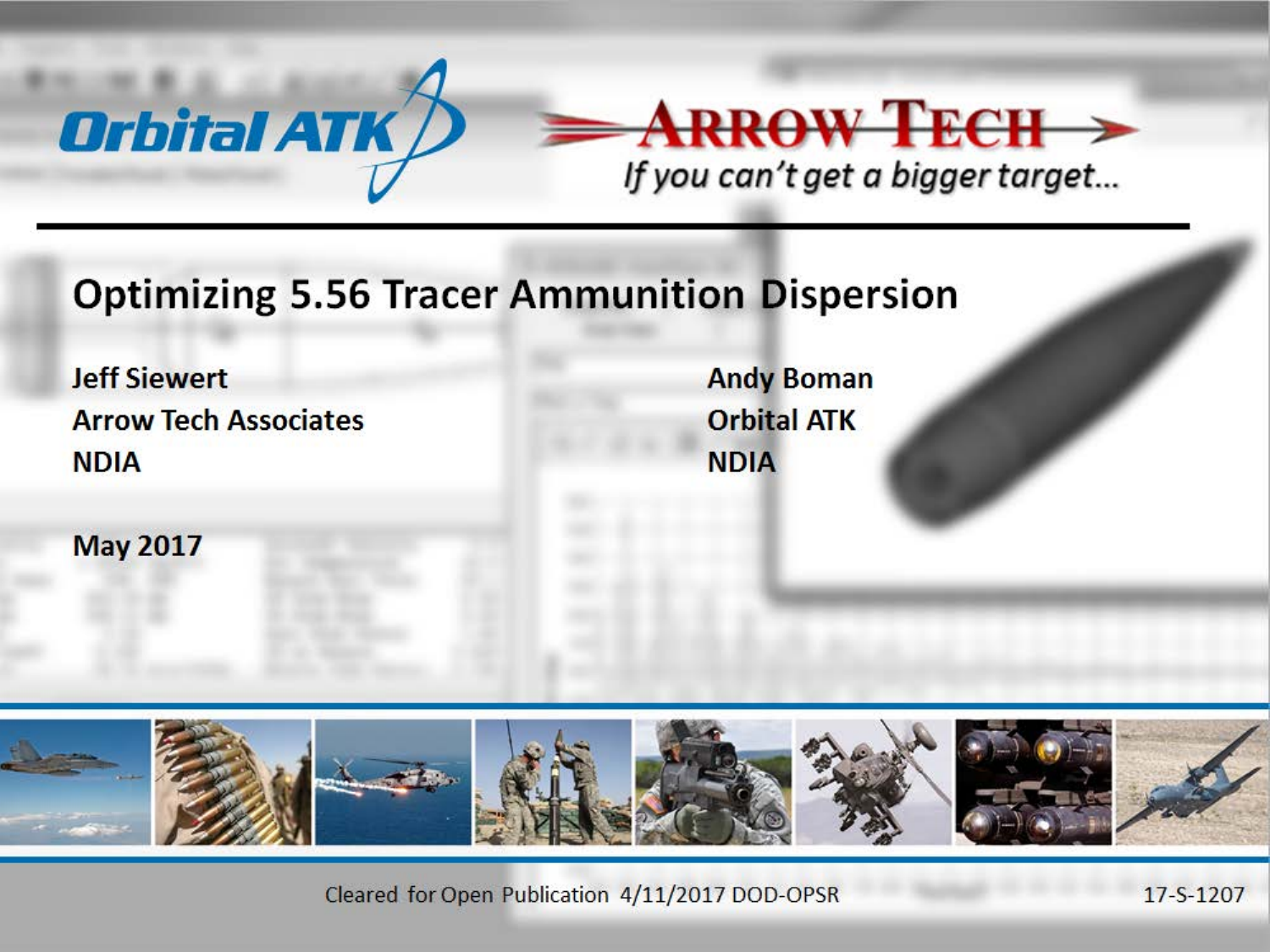



- **Introduction**
- Tracer Bullet
- Error Budget Approach
- Significant Factors Identified
	- PA Tilt / CG Offset
	- Moving Parts
	- Tracer Drag Offset
	- Barrel Influence on Muzzle Exit Yaw Rates
- **Conclusion**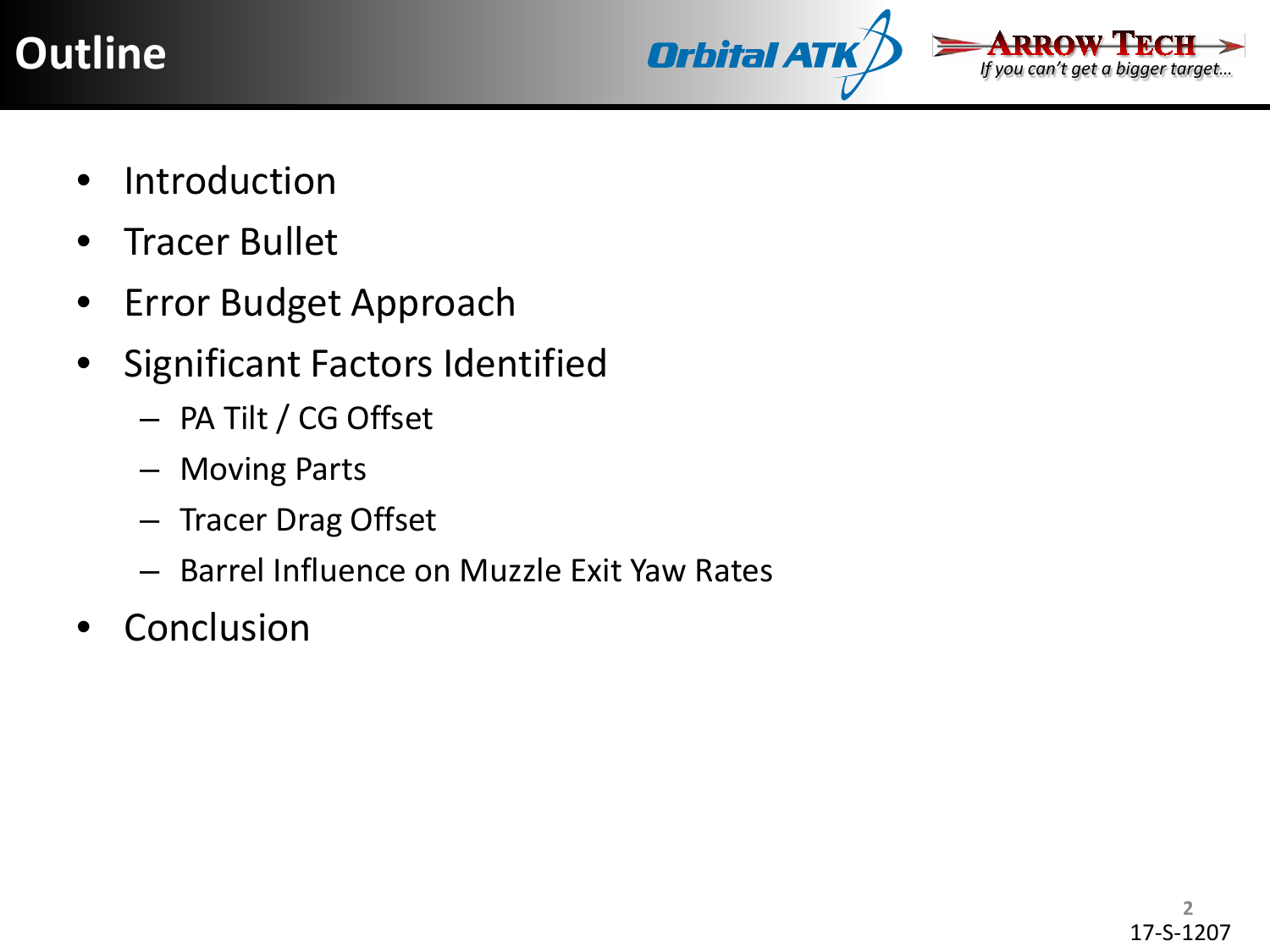

- While Tracer ammunition has a trajectory match to its ball counterpart, tracer is known to exhibit a higher fall of shot dispersion than ball
- An engineering approach has been used to identify factors unique to tracer bullets which cause an increase in dispersion

*Tracer ammunition enables a shooter to make aiming corrections, optimizing tracer dispersion will improve the shooters aiming capability*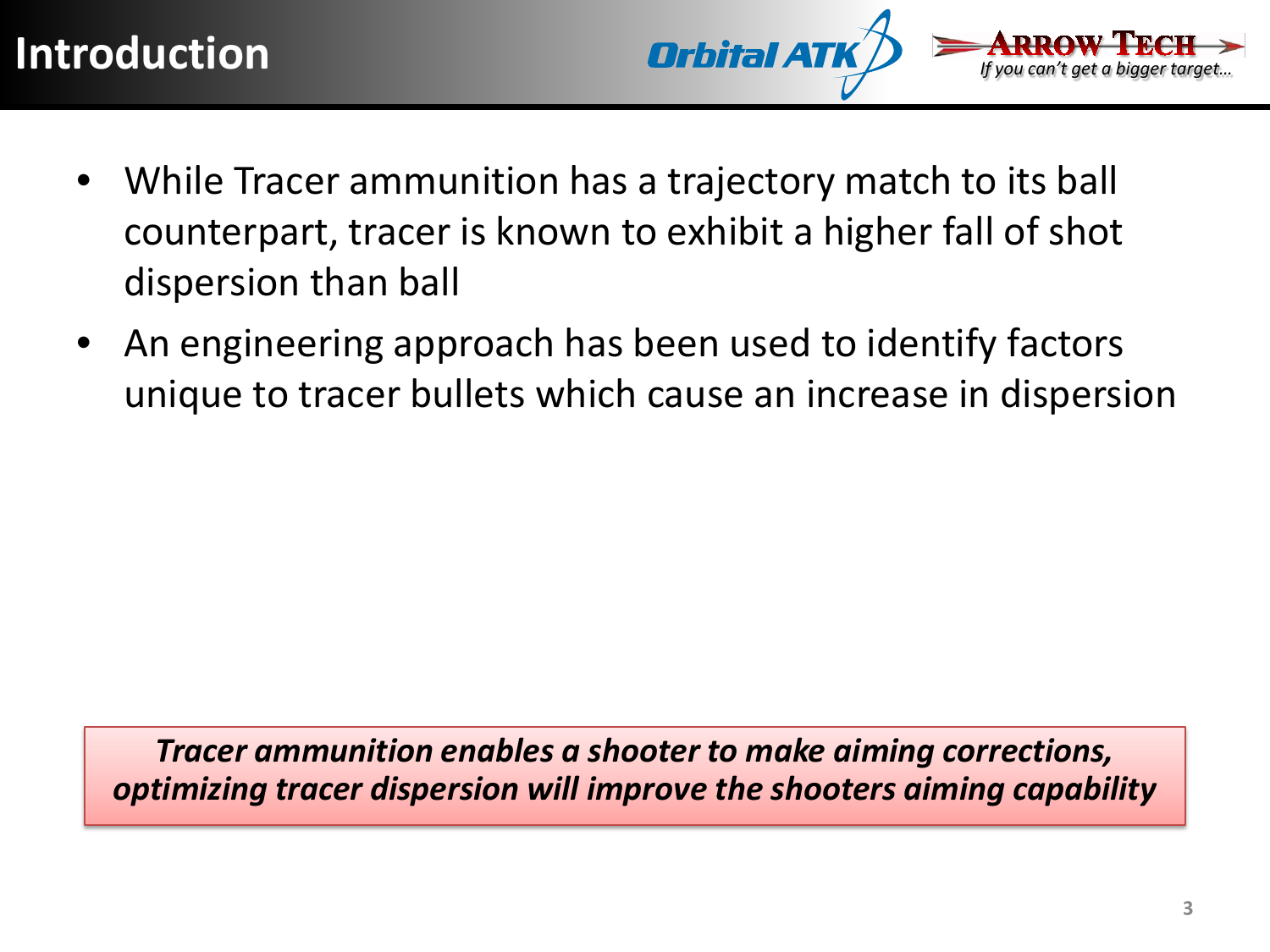



### **Unique Design Elements**

- No boat tail
- Long jacket
- CG closer to normal force center of pressure than Ball
- Copper plated steel jacket
- Solid tracer pellet

### **Influence on Dispersion**

- **Tracer jump sensitivity is much higher than Ball**
	- CG close to normal force center of pressure
	- Large transverse moment of inertia
- **High radial stiffness, relatively low bending stiffness, and forward CG location increase sensitivity to non-straight barrels**
- **Drag offset due to trace burn**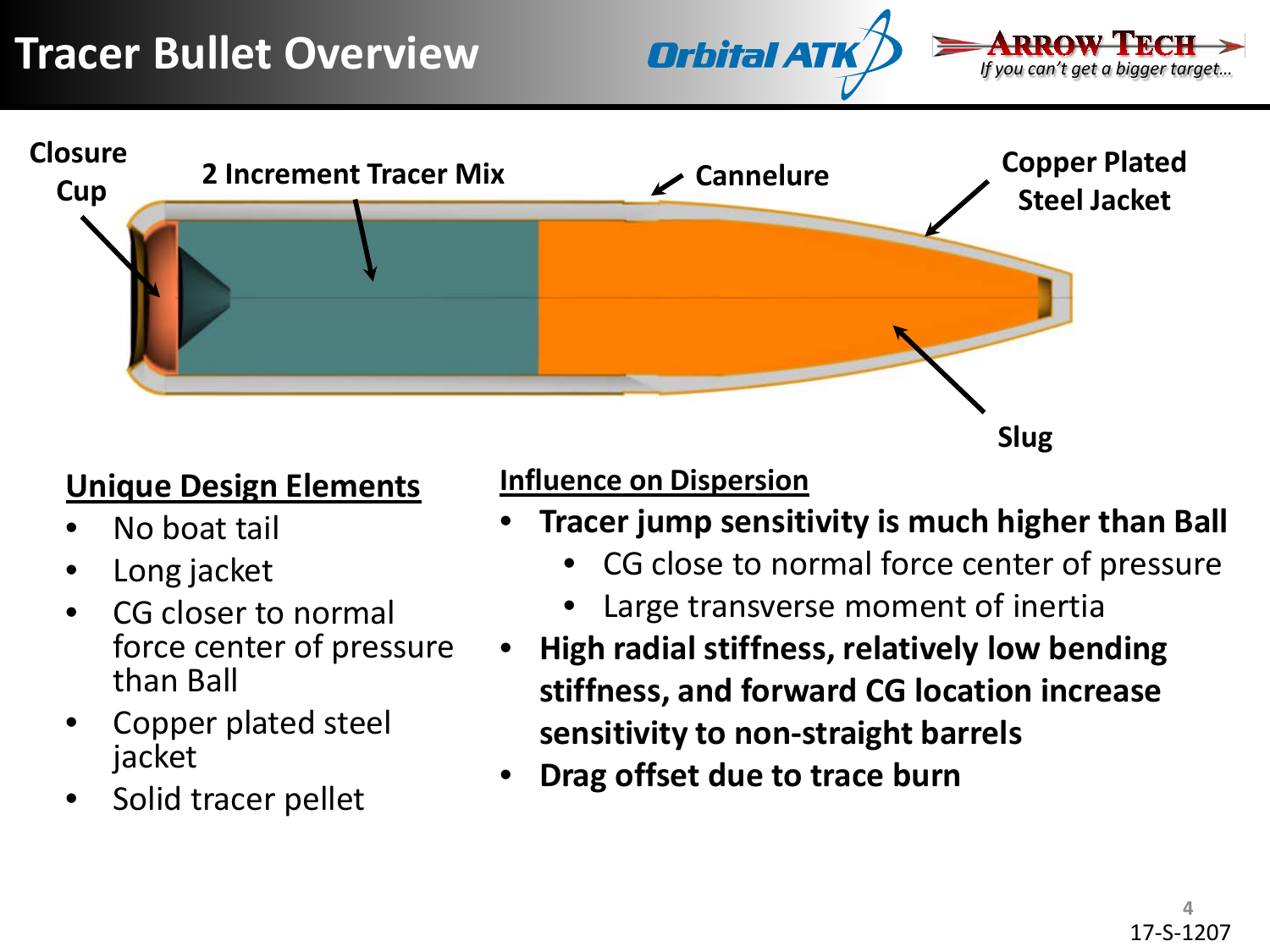## **Error Budget Pareto**



*If you can't get a bigger target…*



#### **Factors Identified via Error Budget**

- Bullet mass imbalance
- Drag Sigma
- Bullet-Barrel Interaction

#### **Other Factors believed to contribute to dispersion performance**

• Moving parts, slug moving independently from jacket

Structured approach to identify and prioritize causes of dispersion

### **Inputs:**

- Historical Dispersion
- Bullet mass imbalance principal axis tilt / center of gravity offset
- Initial yaw and pitch rates
- Muzzle velocity sigma
- Drag sigma
- Weight sigma
- Wind velocity sigma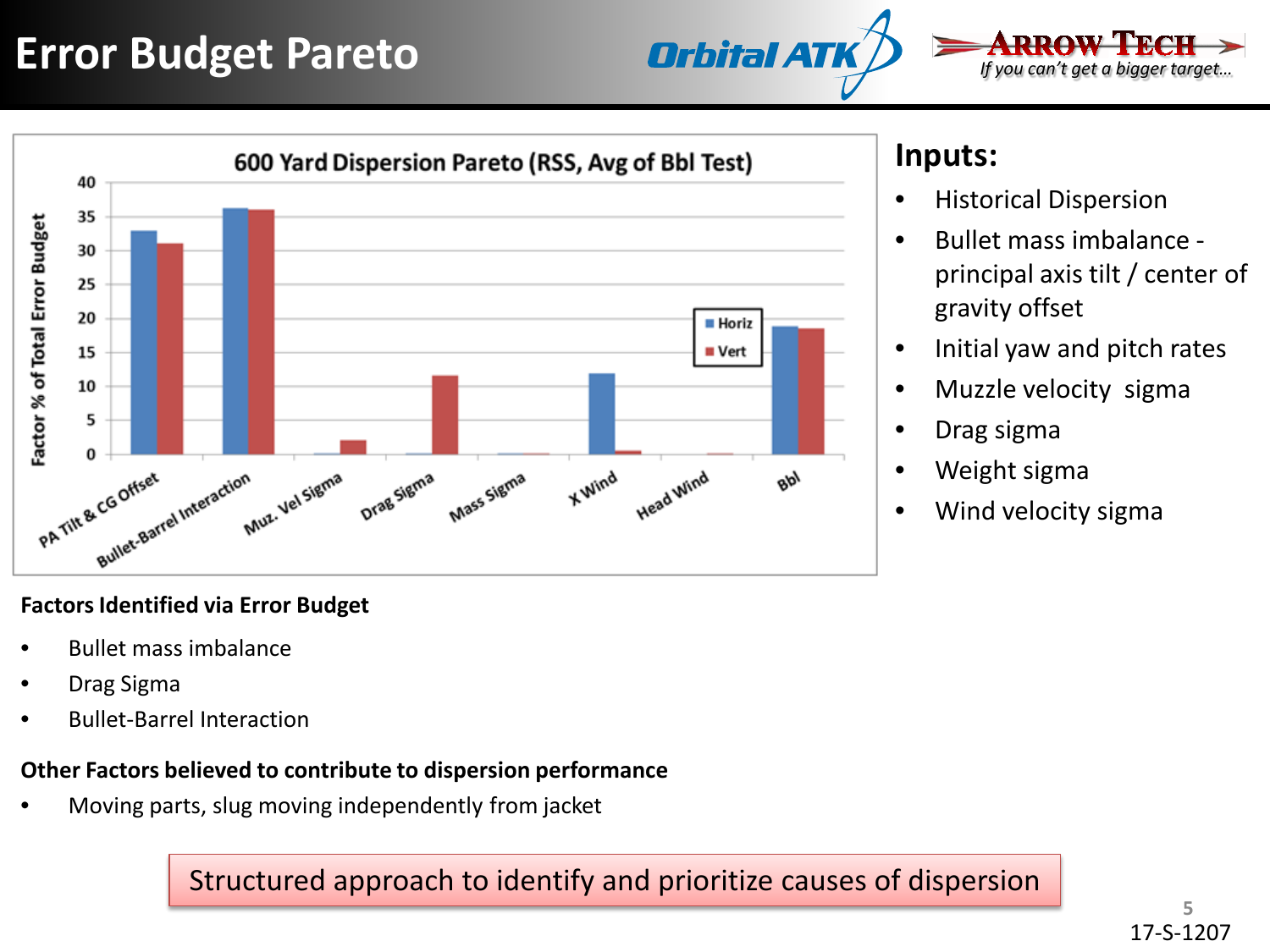## **Mass Imbalance Process Contributors**



#### **Process Sensitivity of fall of shot to bullet mass imbalance**



### • **Driving Manufacturing Process Contributor**

- Jacket Wall thickness variation, i.e. internal cavity offset from OD, known to be cause of mass imbalance
- Study found tilted internal cavity much worse case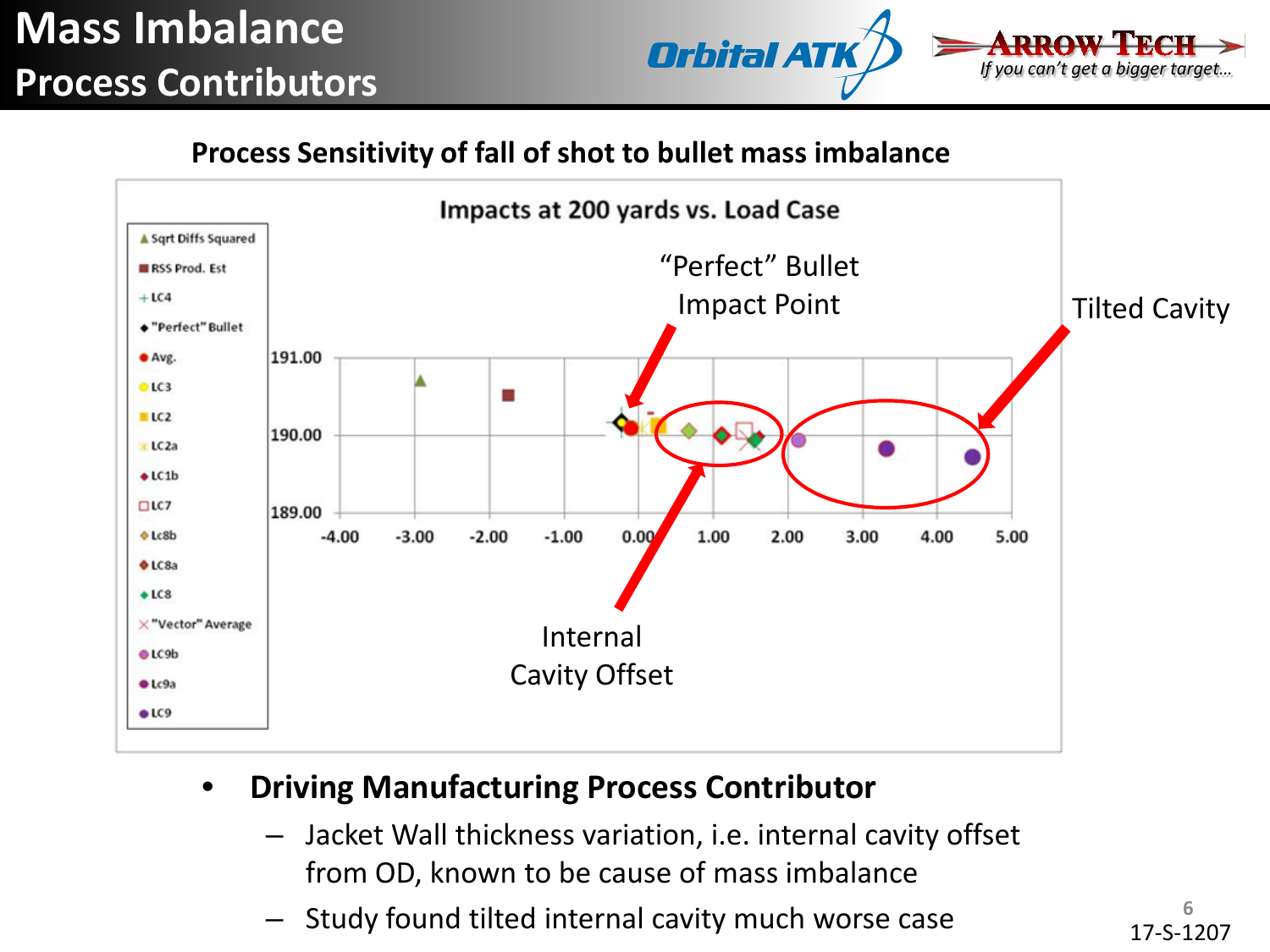## **Mass Imbalance: Firing Boundary Conditions**





Slug movement independent of jacket during firing due to internal pressurization can cause mass imbalance by ogive radial deflection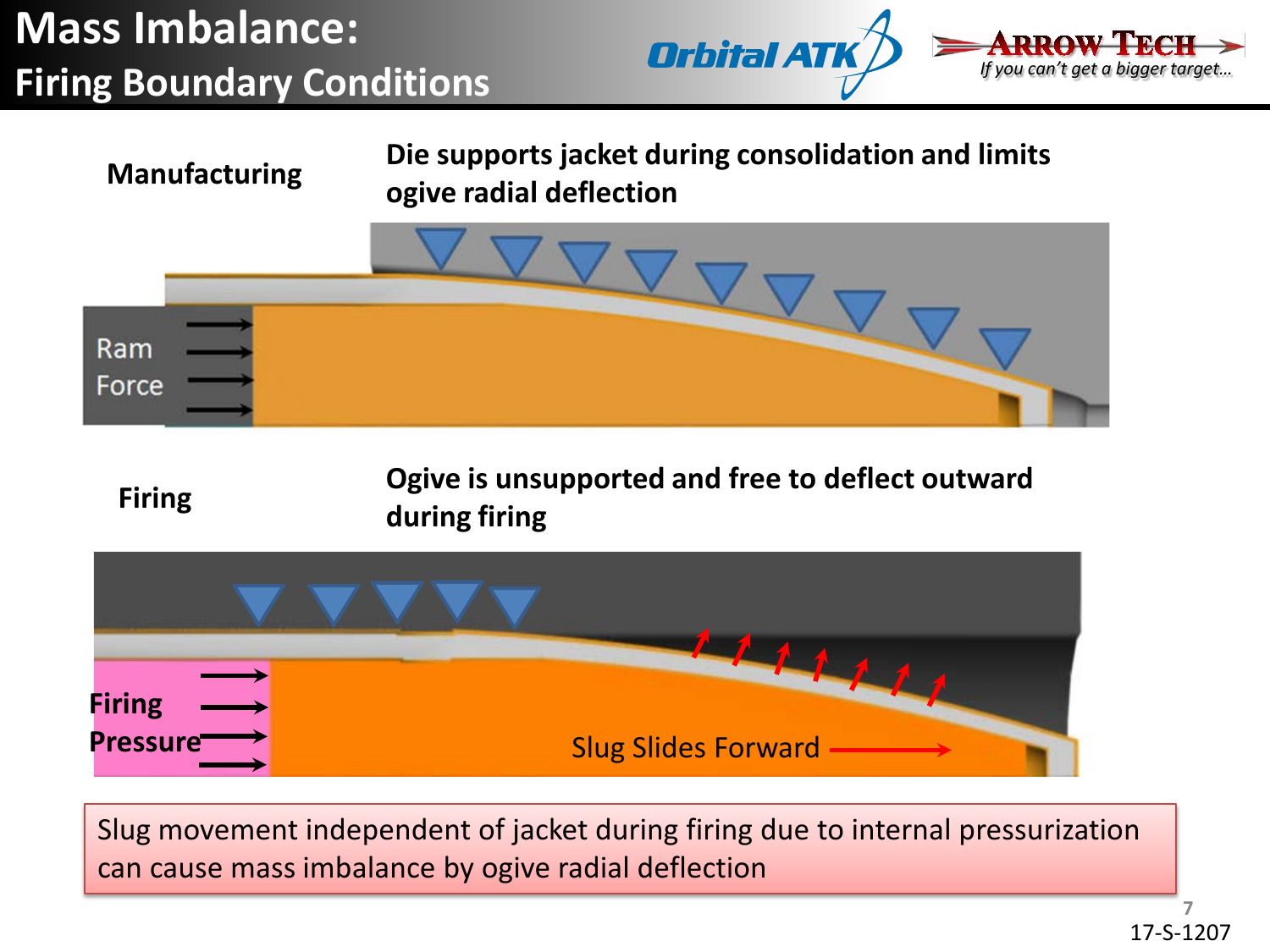### **Moving Parts**







Arrow Tech Assoc-ATPLOT

- **Slug constrained in jacket by:**
	- **Residual contact stress between jacket and slug**
	- **Consolidated tracer pellet**
- **Contact stress reduced by:**
	- **Thermal expansion of jacket, caused by firing and tracer burn, reduce contact constraint**
	- **Loss of tracer pellet**
- **Study found key slug/jacket characteristics improved residual contact stress**



Dispersion degraded by loose slug; factors to improve identified

**8** 17-S-1207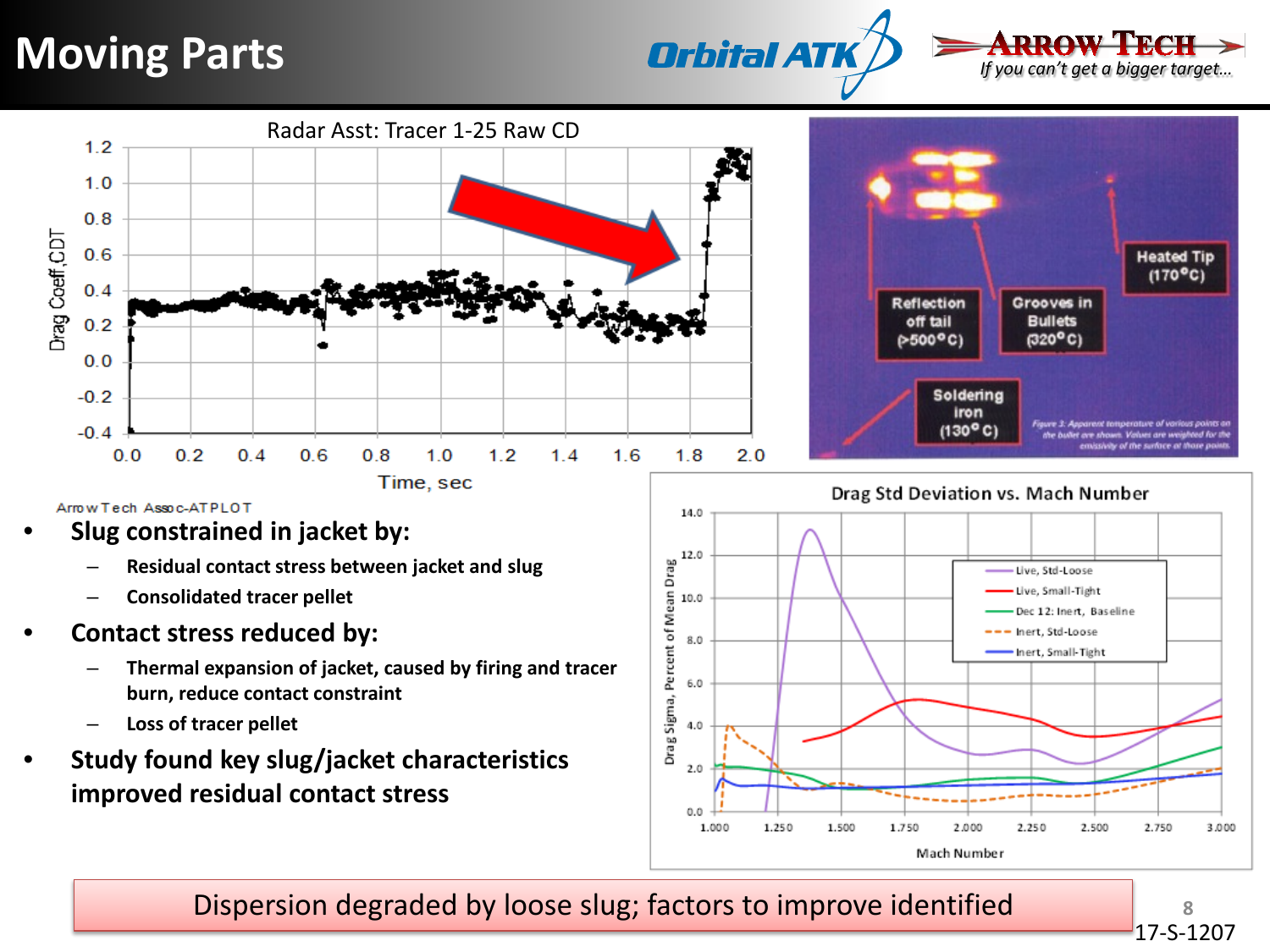# **Tracer Drag Offset**







- Time of flight variability significantly greater with tracer when compared to ball
- Believed to be caused by inconsistent tracer burn
	- Validated by luminous intensity data captured during laboratory burn testing
	- Increases drag sigma, large contributor to vertical dispersion

Inconsistent tracer burn increases dispersion of tracer bullets at extended ranges



Luminous Intensity of Trace burn

**9** 17-S-1207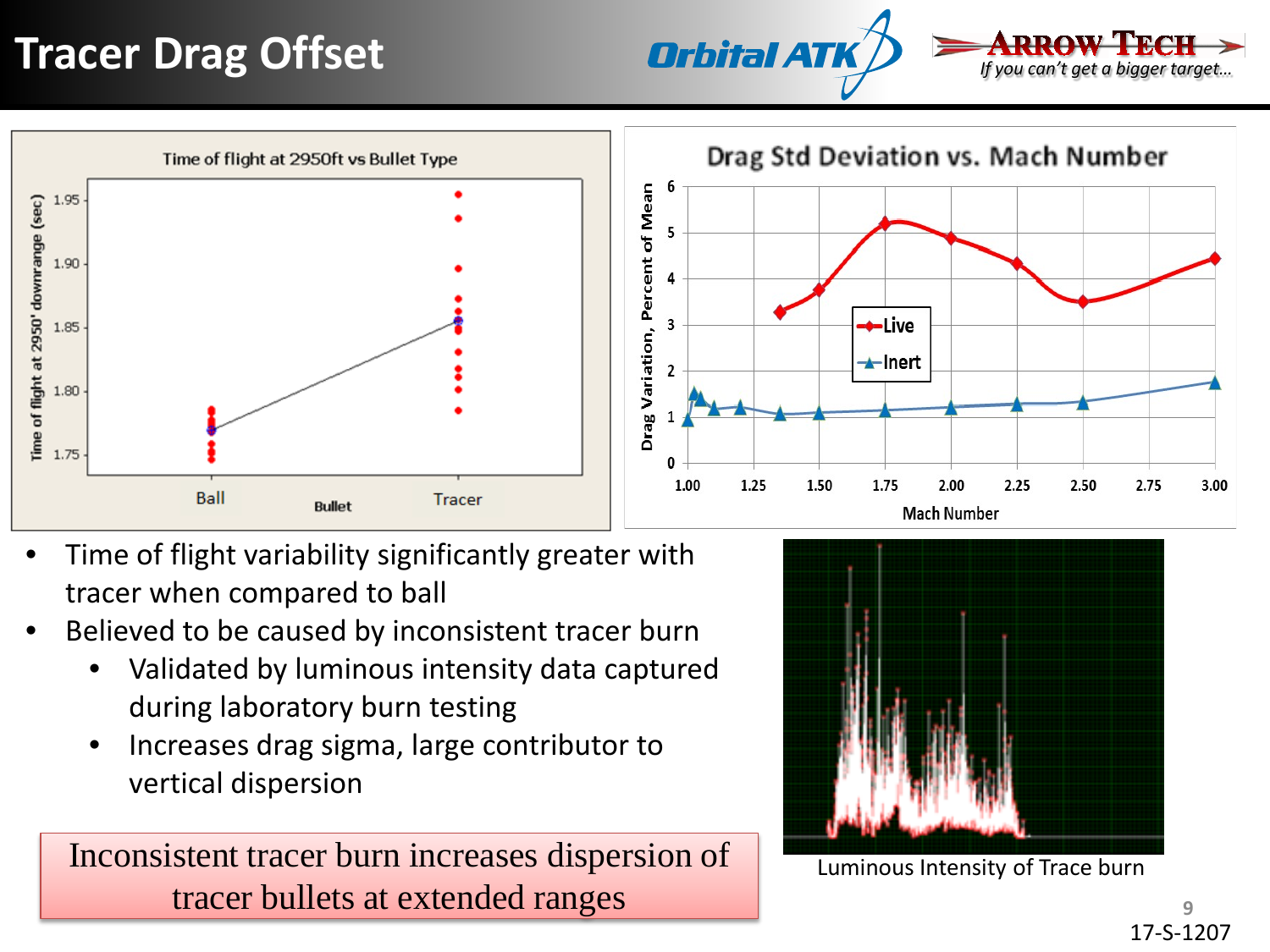## **Muzzle Exit Yaw Rates: Bullet-Barrel Interaction**







Ref = Ball reference is used to qualify barrels for 5.56 dispersion testing

- Barrels A & B qualified for testing w/ref., failed Tracer test; barrel C failed to qualify w/ref., passed Tracer test
- Barrel Characterization suggests tracer is more sensitive to barrel straightness, while Ball has a higher sensitivity to jump to rifling

Barrel features that influence dispersion need to be repeatable, represent fielded weapons

**10** 17-S-1207